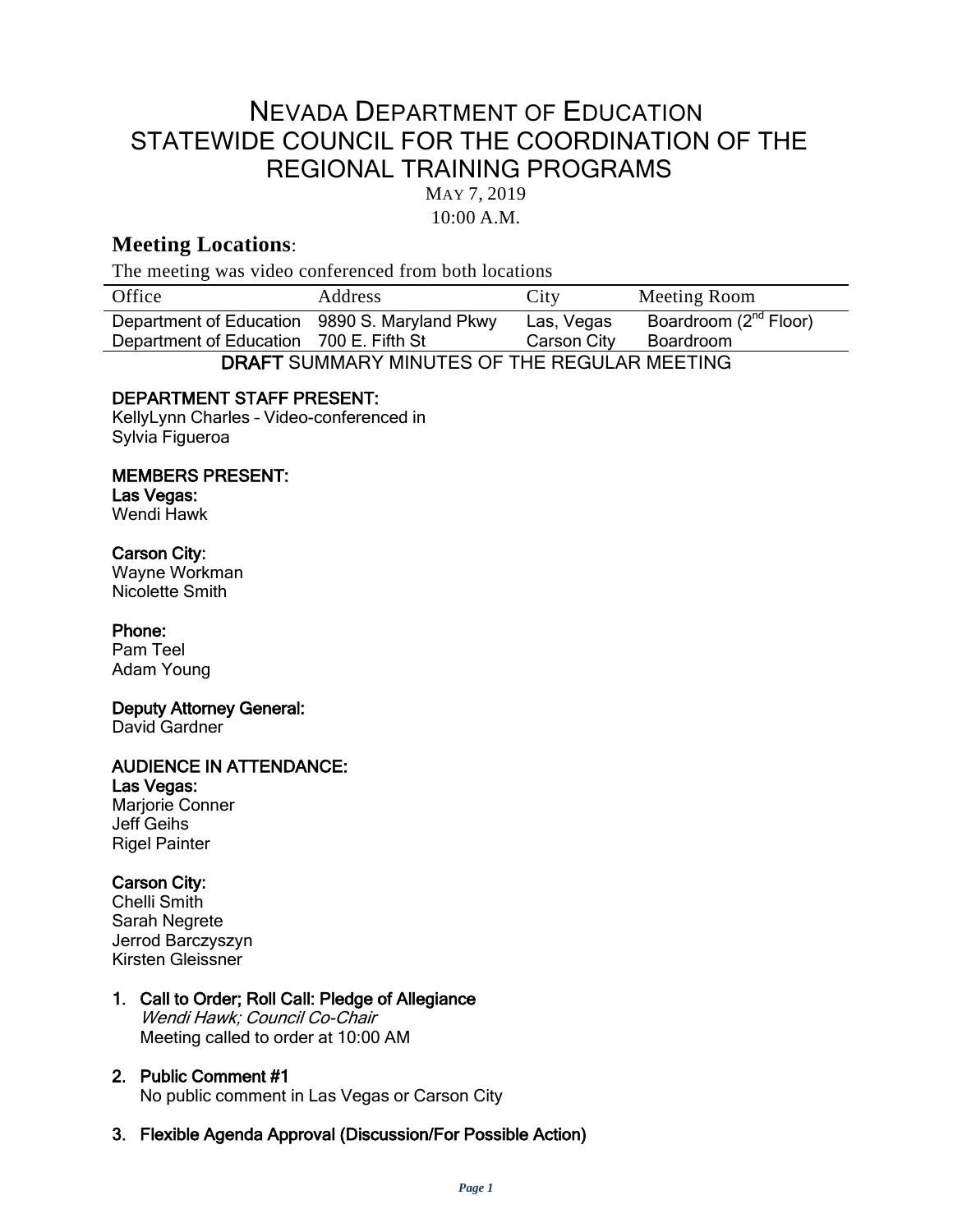# Wendi Hawk, Council Co-Chair

**Motion** 

- Member Adam Young moved to approve a flexible agenda
- Member Smith  $2^{nd}$  the motion
- All in favor
- Motion passes at 10:13 AM
- 4. Approval of Prior Meeting Minutes for October 2, 2018 (Information/Discussion/Possible Action)

Wendi Hawk; Council Co-Chair

• January  $8<sup>th</sup>$  and February 11<sup>th</sup> meeting minutes will be approved at the next meeting due to mistake on today's agenda.

## 5. Nevada Department of Education Updates (Information/Discussion)

KellyLynn Charles, NDE Education Programs Professional for Office of Educator Development & Support

- Thursday May  $9<sup>th</sup> 8:00$  am budget hearing for RPDP at Grant Sawyer Bldg.
- Monday May 13<sup>th</sup> the new Deputy Superintendent of Educator Effectiveness and Family Engagement, Felicia Gonzalez, will be starting.
- NDE moving to new office at the end of the month at 2080 E. Flamingo. Boardroom on 1<sup>st</sup> floor.
- New video equipment was approved.
- Teacher Appreciation week.
- Sylvia Figueroa, Administrative Assistant, last meeting.

## 6. FY19 Budget Amendments (Information/Discussion/Possible Action)

Kirsten Gleissner, Director, NWRPDP; Chelli Smith, Director, SNRPDP; and Sara Negrete, Director, NNRPDP

• No comments

# 7. Presentation and Update on the NASA Leadership Institute (Information/Discussion)

Dr. Marjorie Conner, MMC Consulting, Inc., Nevada

- Using RPDP money has been successful and well received.
- How to make available to more people: 63 participants now, previously it was said 35.
- Enjoyed the ability to talk and getting to know people from across the state, this was an important piece. Also an expensive piece.
- $1<sup>st</sup>$  session a two-day session held in March. Public Ed foundation on  $1<sup>st</sup>$  day,  $2<sup>nd</sup>$  two day session was in April Peppermill in Reno. 3<sup>rd</sup> session will be held in Vegas May  $13<sup>th</sup>$  and  $14<sup>th</sup>$  at Switch. Final session June 7 and  $8<sup>th</sup>$  in Lake Tahoe. Right before NASA spring conference so they can just stay.
- KellyLynn provided with comments; will compile for posting at next meeting.
- Negative comments were about room temperature. But nothing about the contents. Highly positive.
- 60 participants in one room is the max; too much larger it is hard to do group activities.
- One piece rewarding; several participants have been promoted.

• Rigel new principal at Longview ES

Dr. Jeff Geihs, President of NV Association of School Admin.

- Sponsors McGraw hill with food and beverages.
- Thank KellyLynn for working thru expenditures.
- Look forward to pay presenters with title money
- Thank you to RPDP colleagues.